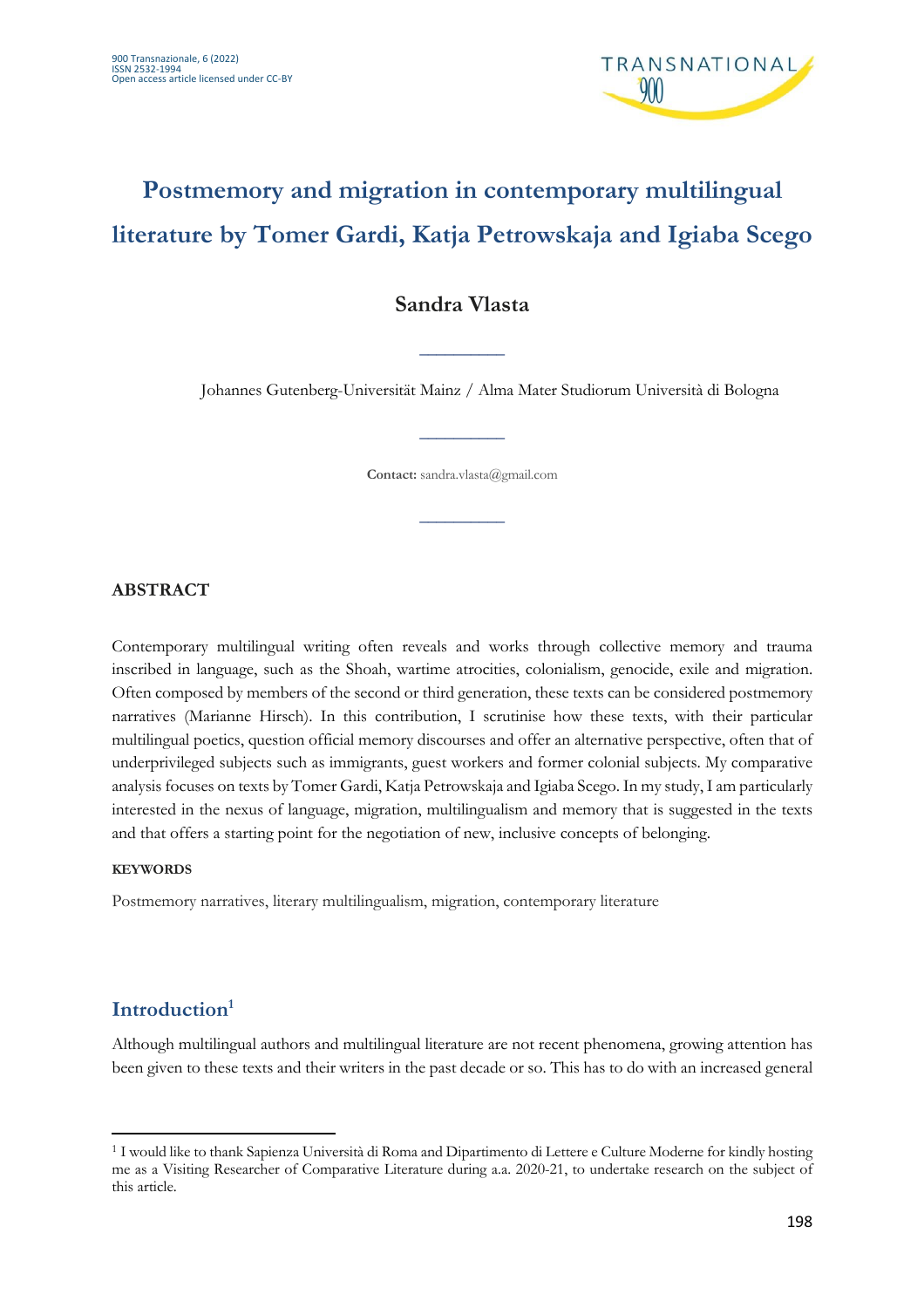

awareness of multilingualism in society that is also reflected in the literary scene (although the latter usually views it in a more positive light than the former, where multilingualism is often perceived as a problem or a possible threat to the main language in a given society). This growing interest in multilingual literature can be seen both in the broader readership and in the writings of literary scholars. Multilingual authors have been among the winners of prestigious prizes such as the Nobel Prize in Literature (awarded to Herta Müller and Kazuo Ishiguro in 2009 and 2017, respectively), the Ingeborg-Bachmann Prize (awarded to Emine Sevgi Özdamar and Olga Martynova in 1991 and 2012, respectively), and the Prix Goncourt (awarded to Jonathan Littell in 2007), which has helped to raise the profile of multilingual literature among the general public. In literary studies, increased interest in intercultural and transcultural phenomena brought about by the "cultural turn" has prompted greater awareness of multilingual and translingual aspects in literature.

Indeed, literary multilingualism has been a growing field of research and is now an established interdisciplinary and comparative discipline. Recent handbooks (Dembeck and Parr 2017; Kellman and Lvovich 2022) and the launch of the new *Journal of Literary Multilingualism* (published by Brill and scheduled for 2022) are evidence of this trend. Thus far, research has concentrated on descriptions and analyses of forms and functions of literary multilingualism, and the texts have been read in their particular (cultural, historical) contexts (see Bürger-Koftis, Schweiger and Vlasta 2010). Scholars have worked in close collaboration with multilingual authors (see Bürger-Koftis, Pellegrino and Vlasta 2018; Lecomte and Bonaffini 2011; Marianacci and Minore 2010; Siller and Vlasta 2020), and new directions in literary multilingualism studies, such as diachronic studies, have recently been proposed (see Anokhina, Dembeck and Weissmann 2019 and the conference *Le multilinguisme évité, contourné et caché: Le monolinguisme, le multilinguisme et la (non)traduction au 19e siècle*, organised by Jana-Katharina Mende and Myriam-Naomi Walburg at the Université de Liège in May 2021).

Just as literary multilingualism within texts comes in different forms, the terminology and definitions used to describe multilingualism vary markedly. Steven G. Kellman, for instance, uses the term "translingual writing" (2000) and restricts it to authors such as Samuel Beckett, Joseph Conrad and Vladimir Nabokov, who write in an acquired language rather than (or in addition to) their primary language. Other researchers have applied a broader concept; Rainier Grutman, for example, created the term "hétérolinguisme" (1997) to denote the concept of trans-(or multi-)lingualism that encompasses Michail Bachtin's concept of polyphony. Accordingly, "hétérolinguisme" comes in social, regional and historic varieties, such as dialects, sociolects and non-standard variants. Both Kellman's and Grutman's concepts include both manifest and latent forms of literary multilingualism, a distinction that was introduced by Giulia Radaelli (2011; 2014). According to Radaelli, manifest multilingualism may include linguistic forms such as code switching. Other forms of literary multilingualism include implicit or, as Radaelli calls it, latent multilingualism, for instance when conversations are conducted or letters are written in a different language than the main text. Literary multilingualism can be defined even more inclusively, however, to include things like reflections on language learning and language change, thus introducing an element of meta-multilingualism. In this article, I define literary multilingualism in an equally broad manner, encompassing manifest and latent forms of multilingualism and taking into account the multilingualism of both protagonists and authors. In so doing, I will identify the specific multilingual poetics of these texts, showing how they are used to reveal and work through collective memory and trauma inscribed in language, such as the Shoah, wartime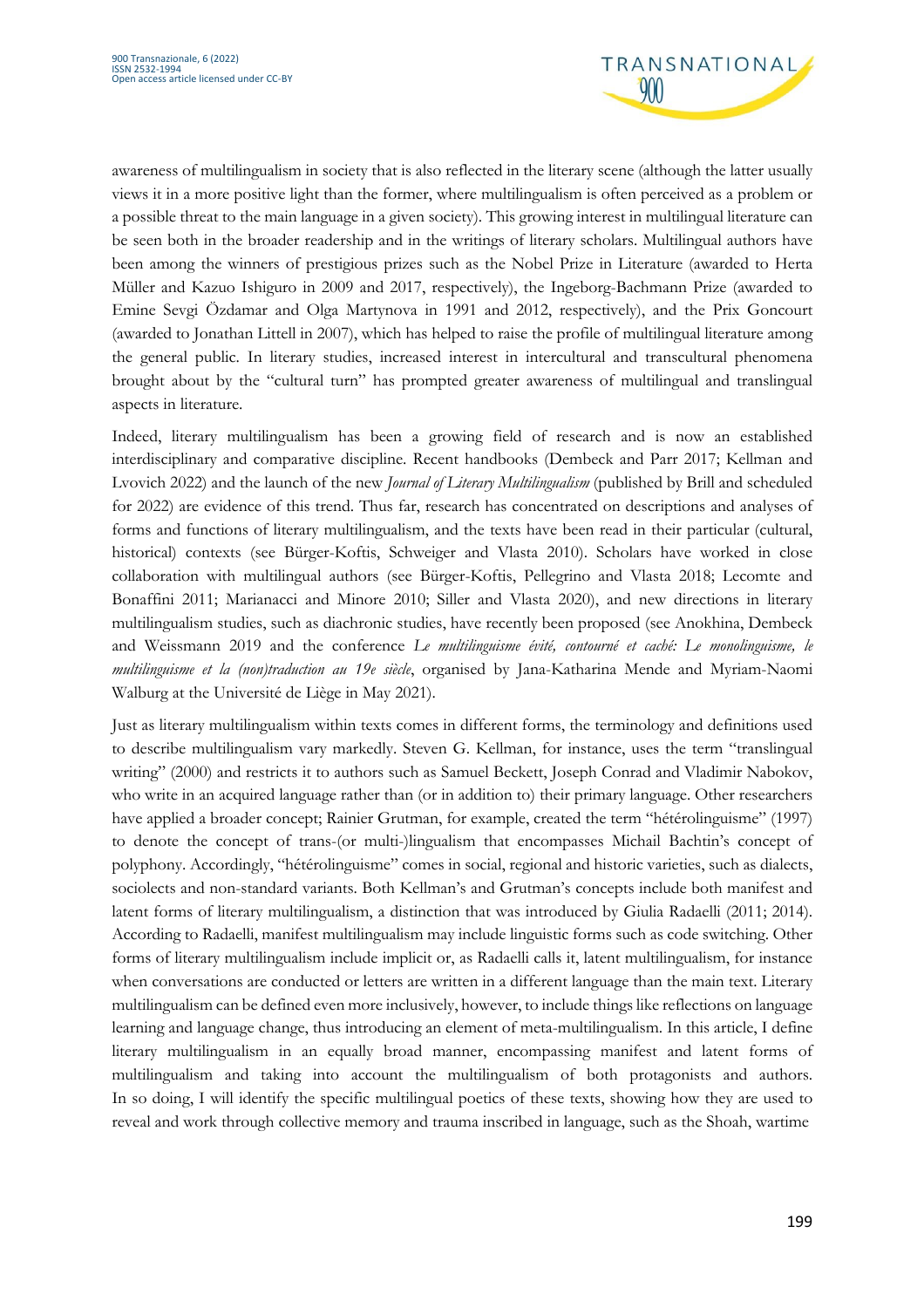

#### atrocities, colonialism, genocide, exile and

migration. The texts that are at the centre of my analysis, by Tomer Gardi, Katja Petrowskaja and Igiaba Scego, are written by members of the second or third generation and can thus be considered what Marianne Hirsch (2008; 2012) has called "postmemory narratives". The multilingual poetics they apply challenge official memory discourses and offer alternative perspectives. As I will show, the texts thereby connect language, migration and memory, offering new ways of negotiating inclusive concepts of belonging (see Vlasta 2020).

## **Multilingual poetics**

My central thesis is that, like the three authors whose texts I will discuss in further detail below (Tomer Gardi, Katja Petrowskaja and Igiaba Scego), contemporary authors such as Bernardine Evaristo, Jhumpa Lahiri, Elvira Mujčić, Sharon Dodua Otoo, Ornela Vorpsi, and Uljana Wolf (to name just a few) have developed specific multilingual poetics. Although this poetics is highly individual, several common features can be identified: the texts include both manifest and latent forms of multilingualism; they play with translation; they question (common) etymologies and explore similarities and differences in different languages (again to name just a few such elements). Thus, they are what Waïl S. Hassan has called "translational literature" (2006; 2016), i.e. a kind of literature for which translation has become a fundamental practice and which "calls into question the implicitness of translation, by expressing the possibilities and limits, the intentions and the consequences of translation" (Ivanovic and Seidl 2016). Moreover, the multilingualism of these texts is often closely connected to formal experiments, whether intertextual, intermedial or crossing the boundaries of genre.

Such a multilingual poetics – which comes in different forms and varies among authors and works – can have a number of possible functions and effects. For instance, it enables a change of perspective, an alternative view of language(s), playing with polyvalent meanings, but also the defamiliarization (or estrangement, in Viktor Shklovsky's sense) of literature through multilingualism (see Blum-Barth 2021; Helmich 2016). Multilingual writing thus transgresses supposed linguistic boundaries and, through intense but at times playful examination, attempts to lay bare the constructedness of cultural identities grounded in language. Indeed, these texts deterritorialize language, in Gilles Deleuze and Félix Guattari's sense (1975); i.e. they reveal that languages are not tied to particular places and elude power hierarchies. Thus, multilingual texts firmly maintain that no one (or rather, everyone) is 'in command' of language (Siller 2020).

Multilingual literature questions the idea that literary works are ever unilingual and asks us to understand literature as multilingual per se – an idea that George Steiner (1972) articulated at the end of the 1960s but which has not been taken up adequately since then. Moreover, literary multilingualism makes us reconsider our concept of culture and reassess the supposedly fixed relation between territory, language and culture that informs identity, in particular collective identities such as national identities. Rather, we are made aware of the constructedness of such identities and are invited to think about new, more inclusive forms of belonging. As the writer Jhumpa Lahiri put this idea in her recent W.G. Sebald lecture, writing in a different language (in her case, in Italian rather than English) and the processes of translation and self-translation (from Italian to English) have made her question the idea of "the original". Lahiri extended this idea to the question of who counts as being original to a place and why those who are not considered original to a place, such as migrants, are treated differently. Her experience of multilingualism (which this time was a conscious one, unlike her childhood in the USA, where she would speak Bengali at home and English at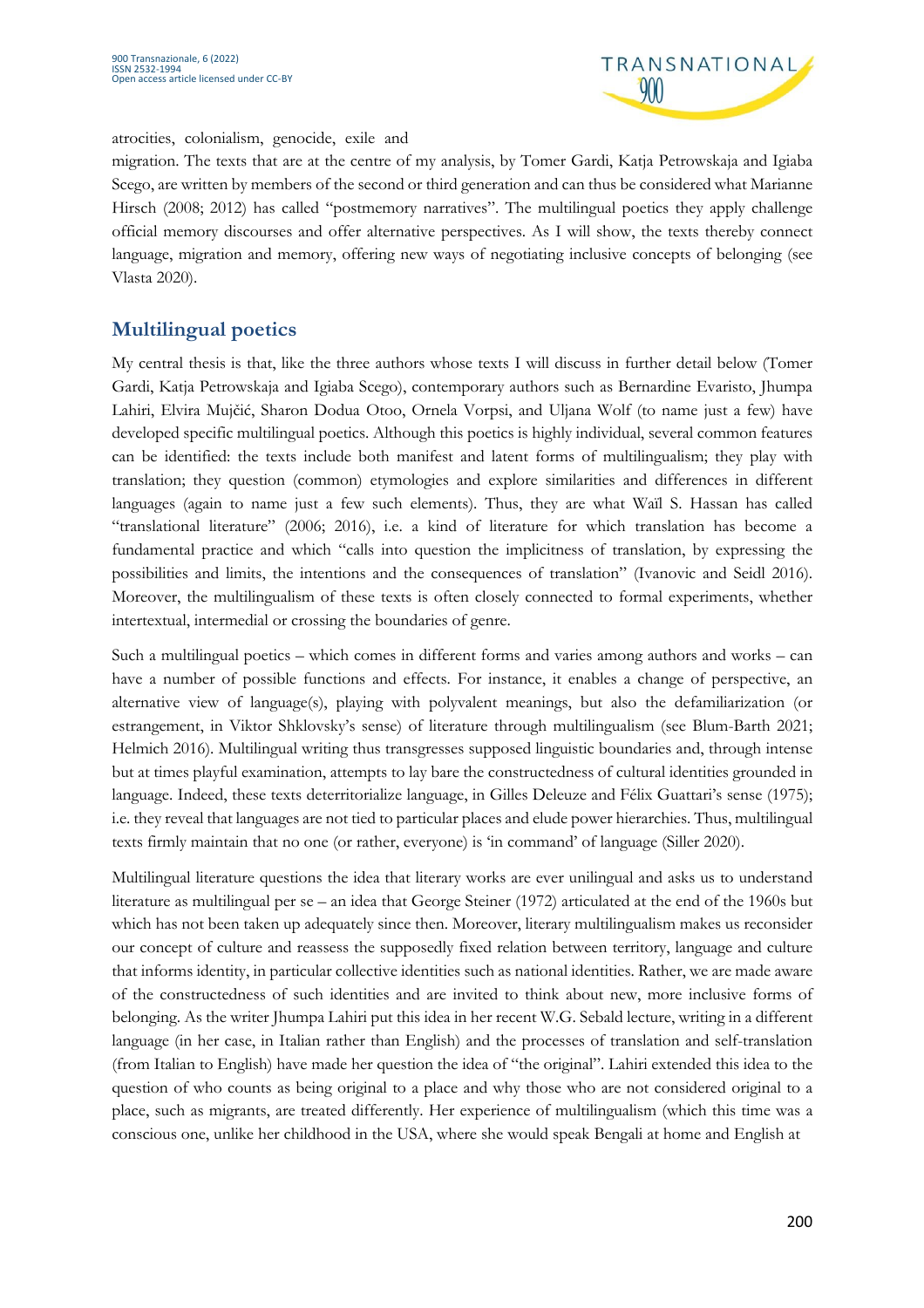

school) and translation disclose the constructedness of any static relation between language, place and culture.

### **Literary multilingualism, postmemory and migration**

In her book *The Generation of Postmemory* (2012), Marianne Hirsch defines postmemory as the memory of traumata of the  $20<sup>th</sup>$  century – such as wars, persecutions, genocides, and the Holocaust – that have been transmitted by the first generation, who lived through these experiences, to subsequent generations. These memories become postmemory narratives if subsequent generations decide to narrate them, for instance in the form of books, films or other works of art. In her study, Hirsch analyses works by artists and writers including Art Spiegelman, W.G. Sebald, Eva Hoffman, Tatana Kellner, Murial Hasbun, Anne Karpf, Lily Brett, Lorie Novak, David Levinthal and many others. Some of these artists, such as W.G. Sebald, Eva Hoffman, Lily Brett and Art Spiegelman, are multilingual and at times make this a topic of their narratives. W.G. Sebald, for instance, develops his postmemory narrative in his adopted country, England, but does so in his native German.2 Eva Hoffman's autobiography *Lost in Translation: Life in a New Language* (1989) includes details about her acquisition of English following her family's relocation from her native Poland to Canada. In fact, her work can be considered a multilingual postmemory narrative, a term I would like to apply to the three texts at the centre of this article.

I would like to define multilingual postmemory narratives as texts in which a multilingual poetics is applied to tell a postmemory narrative. The multilingualism adds an innovative element to the postmemory, enabling these texts to challenge official memory discourse in original ways. They lay bare previously overlooked connections between culture, memory and language and reveal how collective memories and trauma are inscribed in language and culture. The examples discussed here also establish a link between postmemory and migration, flight and exile. In fact, they add underprivileged subjects' points of view to official memory discourses and relate memories from the position of immigrants, fugitives, guest workers and former colonial subjects. This perspective can provide us with a broader and more inclusive understanding of collective memory that allows for more heterogeneous forms of remembrance. In what follows, I will analyse the individual ways in which this is achieved in the three texts in question.

## **Translation and universal remembrance in Katja Petrowskaya's** *Vielleicht Esther* **(2014) [***Maybe Esther: A Family Story***, 2018]**

Katja Petrowskaja was born in Kiev (then in the Soviet Union, today in Ukraine) in 1970. She studied literary studies in Tartu, Moscow and the USA and moved to Germany for private reasons in 1999. In 2014, she published her first book, *Vielleicht Esther*, in German. *Vielleicht Esther* is a European family memoir – in the sense that it takes us to different places across Europe – whose several episodes concentrate on different members of Petrowskaja's family. One of its chapters provides a personal, multifaceted account of the

<sup>2</sup> Interestingly, critics compared Katja Petrowskaja's *Vielleicht Esther* to Sebald (see Feigel 2018).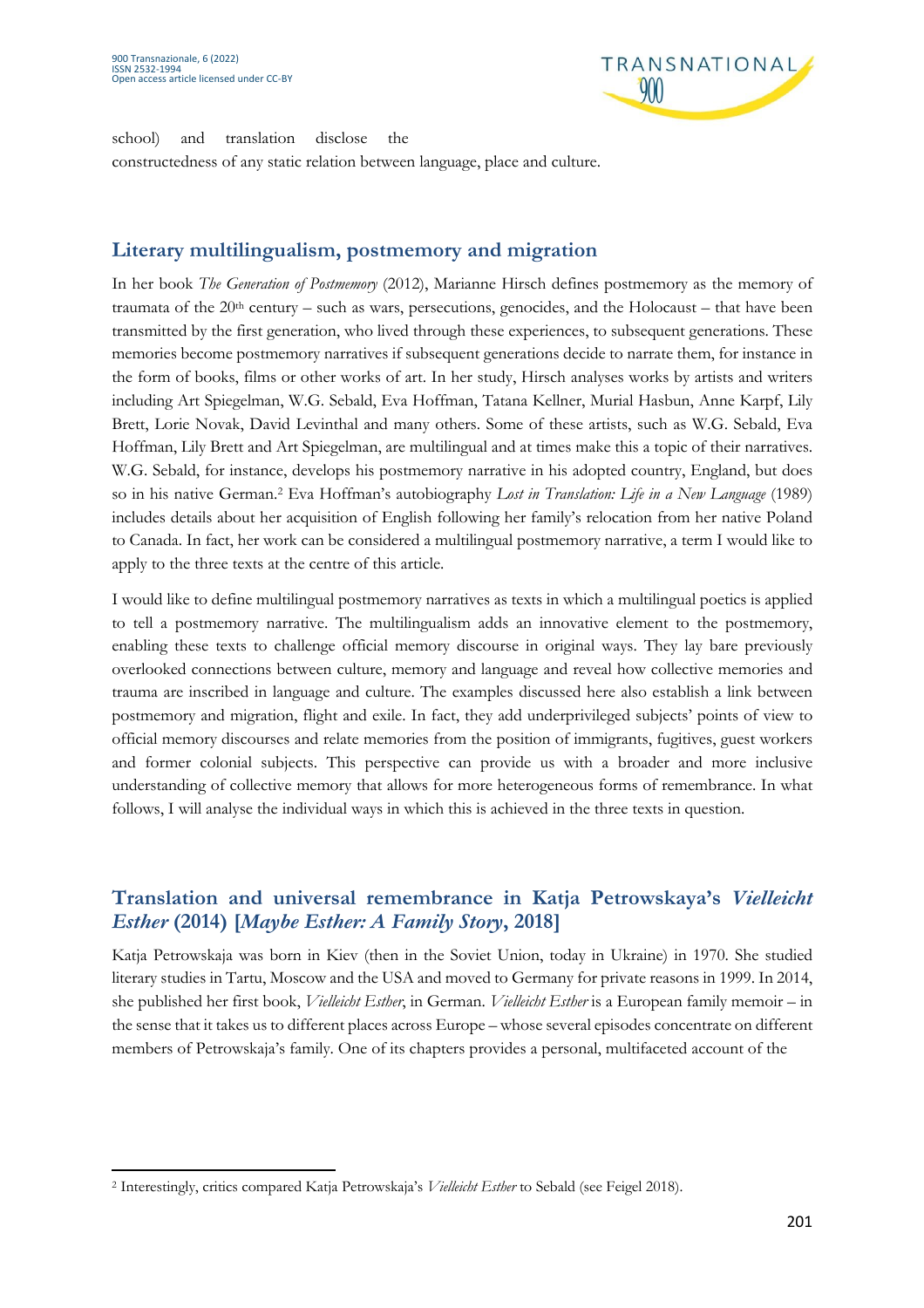

#### massacre of Babi Yar, where on September

29th and 30th, 1941, thousands of Jews from Kiev were killed by the Nazis in World War II. As Maria Roca Lizarazu (2018) and Deirdre Byrnes (2020) have observed, this episode, like others in the book, is postmemory narrative in the sense that the narrator, who is identified as Petrowskaja herself, is a thirdgeneration descendant reporting an event that was experienced by members of her family. The chapter is haunting, and its clear, concise and personal style (honest and reserved) reinforces this impression; indeed, Petrowskaja was awarded the Ingeborg-Bachmann Prize in 2013 for this section of the book.

The whole book, and in particular the chapter on Babi Yar, is even more remarkable as it is told in German – a language which is not native to the author and, moreover, the language of the perpetrators of the massacre, as the narrator herself states (Petrowskaja 2015, 80). Petrowskaja appropriates this language in order to overcome the silence surrounding the massacre and to retell it. That is, she purposefully uses German to tell a postmemory narrative in which the language is marked as the language of murderers.

Although Petrowskaja learned German by chance (again as a result of her family history – she fell in love with a German, as she tells us; Petrowskaja 2015, 78), her decision to write *Vielleicht Esther* in German was a conscious one. Still, the author/narrator marvels at this choice: as she tells us, her ancestors had founded a school for deaf-mute children in Warsaw, where they taught *nemeckij*, which in Russian means both the language of the deaf and German (Petrowskaja 2015, 79). Accordingly, the narrator first asks herself whether German is a mute language. Later, however, German becomes the idiom in which she succeeds in finding out about her family. The multilingual narrator uses *nemeckij*, the supposedly mute German, to speak (or rather, to write) about family members who taught deaf-mute children how to communicate. She thus continues on a path that her family has followed for generations: she is trying to find a language, trying to express in words, and thus to remember, what has been lost, hidden, forgotten and suppressed. In the text, she observes (with an ironic undertone): "aber wenn sogar ich auf Deutsch, dann ist wirklich nichts und niemand vergessen" (Petrowskaja 2015, 80), i.e. if even she – a Russian, Ukrainian Jew, a descendant of Jews who were killed by the Nazis and later persecuted and victimised by the Soviets – can write in German about all this, then it is possible to remember everything and everyone.

In an interview, Petrowskaja called the language the actual hero of her book, as the text is about how a language can be appropriated and consequently used to describe and discover a world (Petrowskaja 2020, 318). The decision to do so, however, is described both by the narrator in the text and by Petrowskaja in interviews as a difficult, strenuous one. At the same time, the stories themselves (and their historical context) are the actual challenge for which, in the course of writing, German turned out to be the suitable language: in an interview, Petrowskaja recalls that the text "demanded" to be in German (Krautstengel and Schneider 2016). At the same time, this choice of language reflects the "the dynamics of postmemorial discourse" (Lizarazu 2018, 169) which, according to Maria Roca Lizarazu, are illustrated by the text as a whole. These dynamics are characterised by discontinuities, by fractions and ruptures, rather than clarity and linearity. Postmemory narratives are particularly challenging as they deal with "discontinuities between generations" and try to narrate the "gaps in knowledge that define the aftermath of trauma" (Hirsch 2008, 107), as Marianna Hirsch puts it. In *Vielleicht Esther*, these gaps and discontinuities are visible at the level of *histoire*, but also at the level of *discours*: the family history is full of holes; the short chapters are marked by leaps in time, by analepses and prolepses, switching between narration and first-person reflection on the narrated events. On both levels, the German language is a further expression of these gaps: as a (formerly) mute language, as a language that linguistically separates the author from many members of her family and that,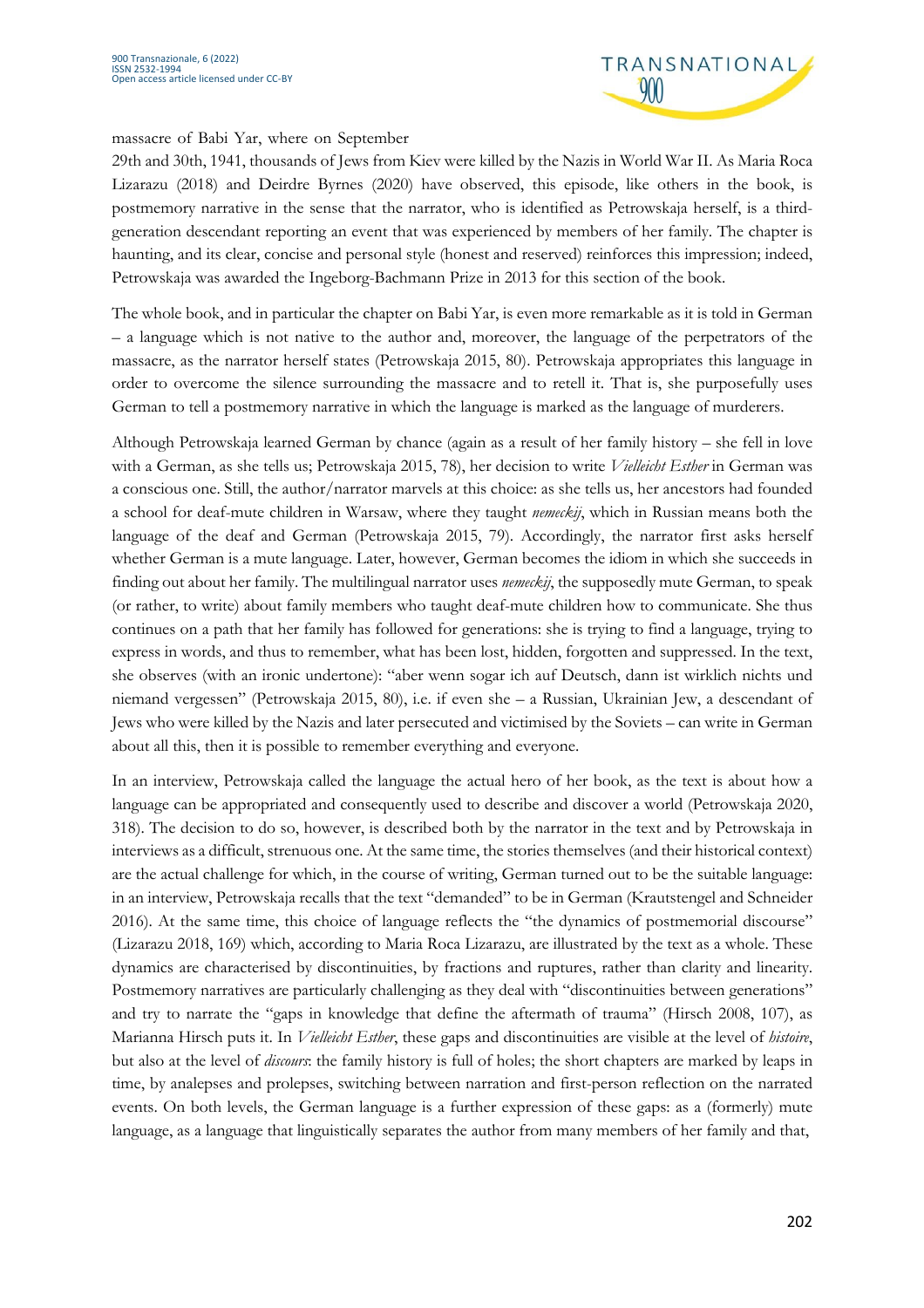

#### on the contrary, approximates the

perpetrators. At the same time, it is the appropriation of German that enabled Petrowskaja to write not from the point of view of the victims but from a universal perspective (see Byrnes 2020, 331), as she herself underscores.

*Vielleicht Esther* shows how language choice and literary multilingualism become intrinsic elements of a postmemory narrative. Petrowskaja's novel exists between languages, as the author has repeatedly stated in interviews (see Yaremchuk 2015); it is a book in translation, the original of which has been lost (see Petrowskaja 2020, 318). Thus, *Vielleicht Esther* can be considered a form of translational literature (Hassan 2006; 2016) that stresses the possibilities of translation: through the process of translation, the narrator is able to tell her family's history, putting it in a wider context that comprises the history, catastrophes and traumata of the 20th century. In this way, Petrowskaja's multilingual translational postmemory narrative becomes a personal – but at the same time universally valid – account that inscribes itself in collective memory.

## **Playful plurivalent semantics in Tomer Gardi's** *broken german* **(2016)**

Tomer Gardi was born in Israel in 1974. He spent various prolonged periods of his life in German-speaking countries: as an adolescent, he lived in Vienna for three years, and he later studied in Berlin. In 2011, Gardi published his first book in Hebrew, a literary essay about the Kibbutz Dan, where he grew up. Five years later his second book came out, this time a novel – *broken german* – which Gardi wrote in German. The book is structured in shorter episodes that seem unconnected at first but are linked together in the course of the text, for instance by protagonists and objects. Many of the episodes are set in Berlin, telling of friends (many of them immigrants from different places) who meet in pubs and call shops; a (deliberate) suitcase mix-up at an airport which triggers a reflection on identity and identity construction; the aftermath of the Holocaust at a location in Eastern Europe; the relation between the Nazis and contemporary right-wing extremists; coming to terms with German-Jewish history, among other topics.

These different elements alone suffice to establish the novel as a postmemory narrative. The most striking aspect of the text, at least at first sight, however, is its language. Using the book's title, this language might be called "broken German", that is, an "inaccurate" German which, compared to standard German, is full of mistakes in spelling, syntax, grammar and semantics. This language is remarkable in many respects; first, it can be interpreted as the language of someone who is learning German, perhaps an immigrant, just like many of the book's protagonists. Second, Gardi himself may be regarded as an immigrant to the Germanspeaking literary field (German is not his first language). Furthermore, readers quickly realise that the text is both rich and stimulating, full of playful allusions and creative wordplay. Critics like Anne Fleig (2020) have therefore emphasised that Gardi's broken German is an artfully constructed language that is used in a productive way, not least, as I argue, to tell postmemory narratives.

In addition to the artistic language in which it is written, *broken german* is characterised by multilingualism on many levels: its author is multilingual, as are the protagonists, the first-person narrator, and the other narrators (they change in the course of the book). Other languages besides German (such as English, Hebrew and French, among others) are also used in the text, both in manifest and latent forms of multilingualism. Finally, the book contains discourses and remarks about language, literature and narrating, i.e. elements of meta-multilingualism. Gardi succeeds in bringing together issues of language, memory, past and present in a novel way, developing an innovative mode of narrating postmemory narratives. Consider,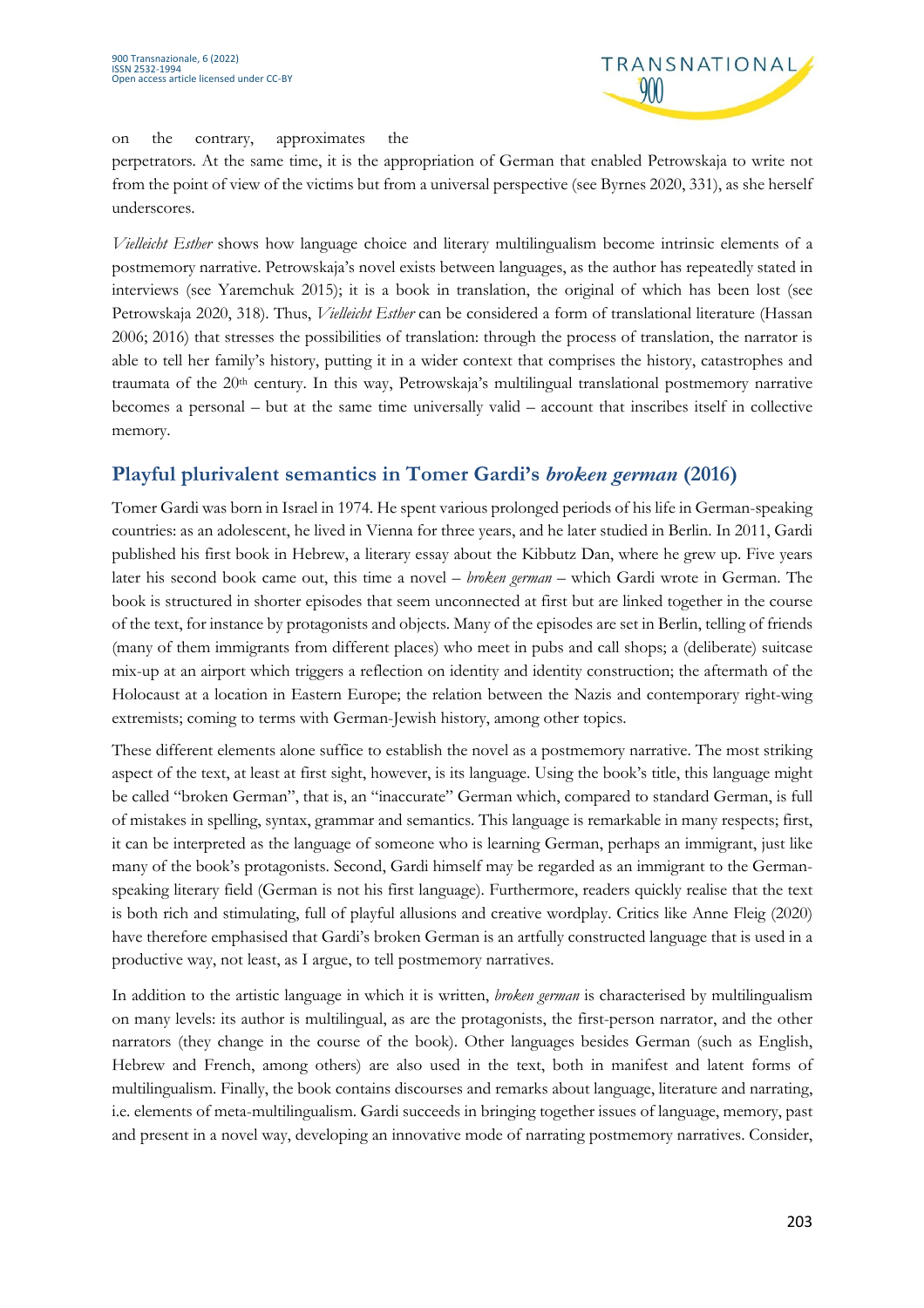

for instance, the following scene, in which

three friends (Radili, Mehmet and Amadou) are walking in the street and are suddenly shouted at from behind:

Von hinten schreit sie dann jemand nach. Hallo ihr! Hallo ihr! Was für Sprache redet ihr da! Radili und Amadou und Mehmet reden Deutsch aber kein Arien Deutsch sondern ihr Deutsch wie mein Deutsch auch die ich hier schreibe und wie ich die rede. [...] Ihr da. Was ist das für eine komische Sprache, dass was ihr da redet! Dann hält Radili und sagt dass es Deutsch ist. [...] Nein sagt eine. Glatze. Rote Augen von Trink. Nein, sagt er. Das ist kein Deutsch, sagt er. Was WIR reden ist Deutsch, sagt er. Das was WIR reden ist Deutsch. Das was ihr da redet ist kein Deutsch. Die drei wollen uns, sagt er zu seine Freunde, die drei wollen uns anscheint veraschen. (Gardi 2016, 6)

Somebody yells at them from behind. Hello you! Hello you! What language are you speaking? Radili and Amadou and Mehmet are speaking in German, no aria German but their German such as my German in which I am writing This and which I speak. [...] You. What funny language are you speaking in! Then Radili stops and says that it is German. [...] No, one of them says. Bald head. Red eyes from drinking. No, he says. This is not German, he says. What WE speak is German, he says. What WE speak is German. That which you are speaking is not German. Obviously, these three, he says to his friends, obviously these three are taking the piss. (*my translation*)

In this short scene, and in a linguistically skilful way, Gardi links neo-Nazis, contemporary racism and its effects on the lives of immigrants, and the Shoah. The neo-Nazis are recognisable first by their appearance (bald heads) but immediately also by their behaviour. They seem aggressive because they are drunk, but also because of their way of speaking and their use of language. They yell at the three friends and insist on speaking to them. Furthermore, they present themselves with a normative concept of language: they deny Radili, Amadou and Mehmet their way of speaking and, on the contrary, propose their own German as the only correct one. Rather than using language as a means of communication, like Radili, Amadou and Mehmet, they believe they own it. Speaking with an accent thus excludes the three immigrants from the "WE" of the drunk neo-Nazis.

In the quote, the narrator briefly describes Radili, Amadou and Mehmet's German, comparing it to his own way of speaking and writing. Moreover, he states that this kind of German is no "Arien Deutsch". Further down, at the end of the quote, one of the neo-Nazis suggests that the three friends are trying to muck about with them, which he expresses in a rude and offensive manner ("verarschen", though spelt "veraschen" in the book). In both instances, the text's own language, i.e. broken German, twists these two terms. "Arien Deutsch" may be intended to signify *Hochdeutsch*, standard German, but rather than using this term Gardi expresses this concept in an unusual way, via wordplay invoking different meanings: on the one hand, it might signify "Arie", i.e. an aria, a piece from an opera, thus calling to mind Germany's self-image as a nation of culture and civilisation, an idea that has been repeatedly evoked since Goethe's time (not least by the Nazis themselves). Furthermore, "Arien" strongly recalls the word "Aryan" and thus the antisemitic Nazi ideal of a German people. Both meanings imply exclusiveness: "Arie" by pointing to a notion of high culture that is only accessible to those with the necessary cultural capital (i.e. education, sophistication, experience, etc.) and economic means (an upbringing of this sort, including learning a language, is time consuming and expensive, as the author Barbi Marković highlighted in a recent text (2020, 196)). The second meaning, "Aryan", implies fatal exclusiveness, which is the idea that also underlies the neo-Nazis' normative understanding of the German language. Their "WE" certainly does not include Radili, Amadou and Mehmet. This second meaning is further emphasised by the final play on words in the paragraph,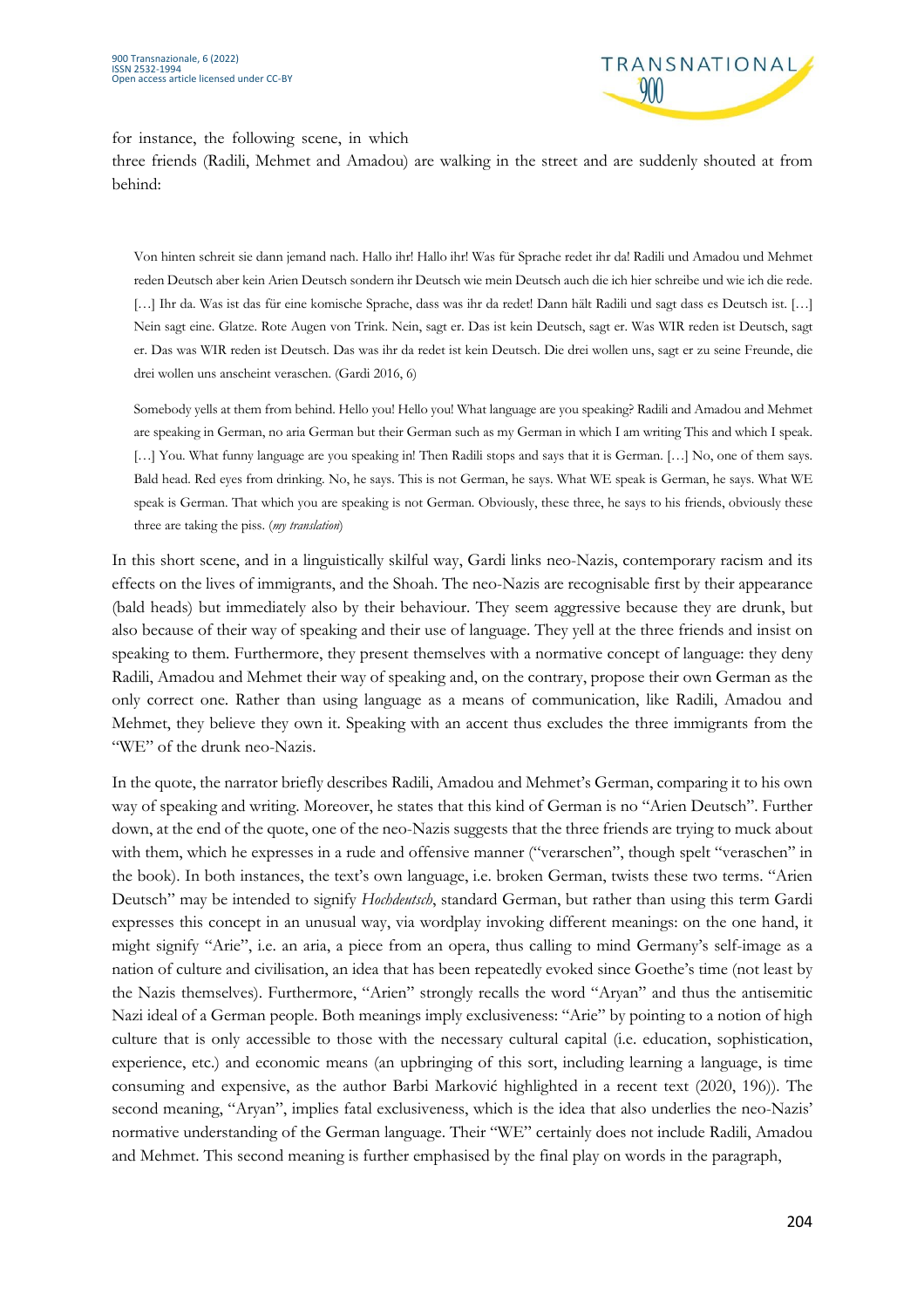

"veraschen". Here, the missing "r" in the verb "veraschen" (which would otherwise render the verb "verarschen", to "take the piss out of someone") approximates it to the word "Asche", ashes, which in the German historical context evokes those who were incinerated in the Nazi concentration camps. What is more, the verb "veraschen", usually used in a chemical context, means "to reduce to ashes without using a flame". Thus, both the play on words and the more specialised, technical meaning refer to the Nazi past.

In this way, the linguistic creativity in *broken german* has historical implications, and the text becomes a postmemory narrative whose references function mainly through its multilingualism. As the critic Klaus Kastberger (2016) observes, *broken german* uncovers the dents that history has left in the German language (rather than featuring possible linguistic gaps due to the fact that Gardi is not a native speaker). The book's creative approach to the German language is enabled through the author's and the protagonists' multilingualism, which turns the text's own language, broken German, into a medium that links historical memory, remembrance and the present (see Fleig 2020, 232).

# **Historical sensitivity in Igiaba Scego's** *La mia casa è dove sono* **(2010) [My Home Is Where I Am]**

Igiaba Scego is an Italian author who was born in Rome in 1975. Her parents fled to Italy from Somalia following Siad Barre's coup d'état in 1969. In 2003, Scego published her first book, *La nomade che amava Alfred Hitchcock* (The Nomad Who Loved Alfred Hitchcock), and since then she has written several volumes, published in anthologies, and collaborated with several newspapers and magazines. She was awarded numerous prizes for her work, including the Premio Mondello in 2011 for *La mia casa è dove sono*. Returning to Italy, experiences of racism and a new, more inclusive Italian self-image are topics that are central to Scego's writing.

*La mia casa è dove sono* is an autobiography as well as a family memoir, told along the lines of the narrator's relationship with her hometown, Rome. The text is divided into eight chapters, the titles of which often refer to concrete places in Rome, such as the *Teatro Sistina*, the *Piazza Santa Maria sopra Minerva*, the *Stadio Olimpico* and the *Stazione Termini*, Rome's main station. In the individual chapters, the narrator links these locations both to her own history and to that of her family. Her family, in turn, is a transnational one; its members live in different countries (Italy, Somalia, the United Kingdom, among others), although they maintain their bonds across borders. In this manner, the Roman localities are linked to both transnational places and transnational memories. The latter are not only of a personal nature but also have collective importance. In her work, Scego thus relates a transnational postmemory that, as I will show, is closely linked to multilingualism.

The narrator in *La mia casa è dove sono* links places in Rome to places in Somalia via her personal and family history. In so doing, she sketches a "personal geography", as she calls it (Scego 2010, 75). At the same time, the narrator makes clear that both these places and the family history are linked to the (shared) history of Italy and Somalia, and ultimately to European and world history. Thus, the book is also a history of Italy's time as a colonial power in Somalia (including the period in which Italy was granted trusteeship of one part of the country) and, in particular, of the aftermath of this era. This is a time that, until recently, has received little attention in Italy's official history, particularly its negative sides.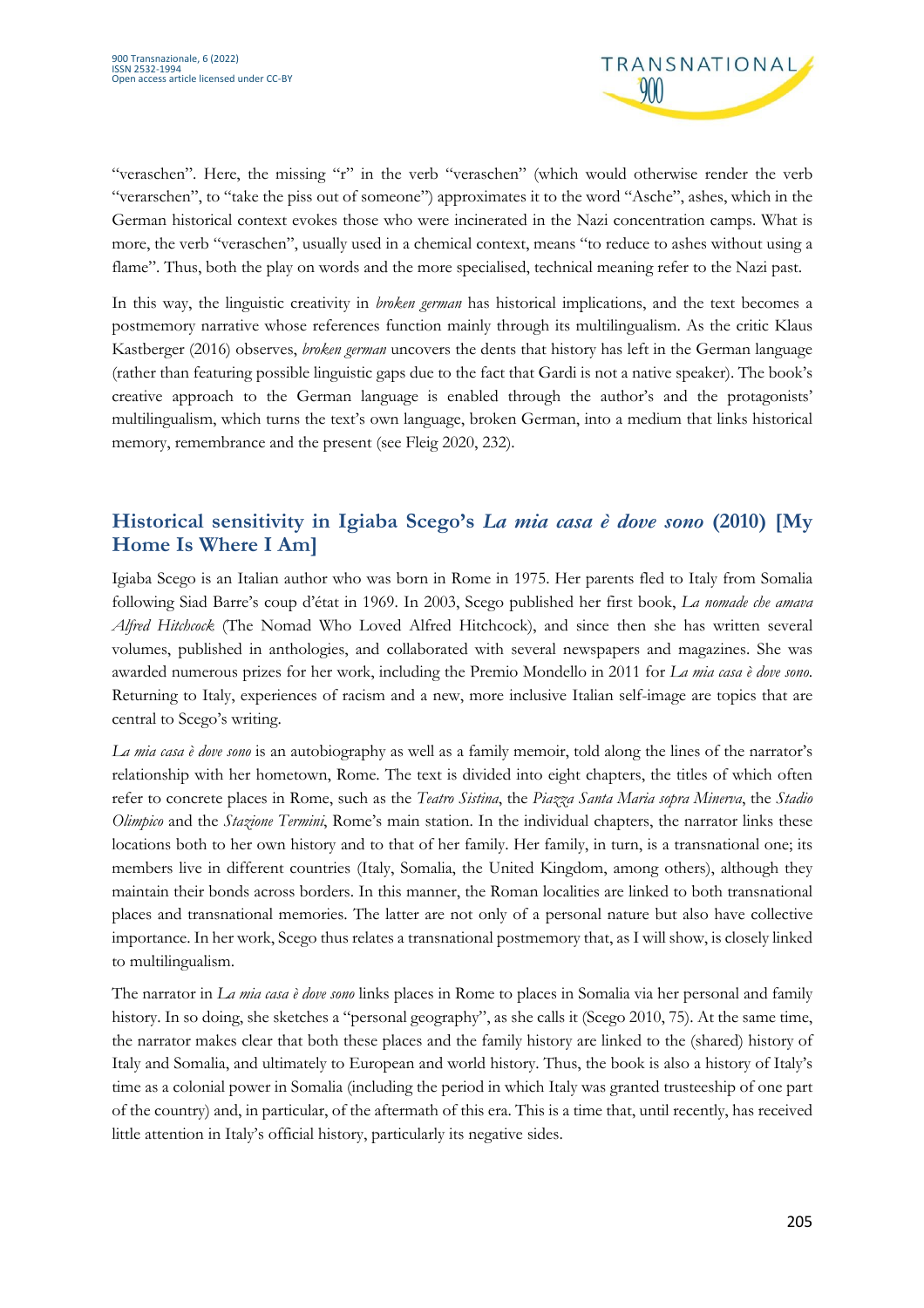

Accordingly, the shared history of Italy and the Horn of Africa, which has consequences that carry over to the present day, are not part of Italy's collective memory. Scego's book counters this development by making readers aware of the often-unrecognised colonial legacy that is still visible in Rome (and Somalia). For instance, in the chapter entitled "La stele di Axum" [The Obelisk of Axum], the narrator reminds us of this stele, which used to be in a now empty square in Rome. Subsequently, she tells us about its history, from its first mythical proprietor, the Queen of Sheba, to its transfer to Roma by Mussolini and its return

to Ethiopia in 2005. Scego emphasises the shared history of Italy and Somalia (and the Horn of Africa), illustrating it with many examples. Accordingly, Simone Brioni has called the book "a memoir that powerfully challenges misconceptions about Italian colonialism" (Brioni 2015, 41).

In the book, the traces of history/stories (both official and personal) are characterised by multilingualism: Scego is a multilingual author who, although writing mainly in Italian, introduces the other languages she knows into her texts, including Somali, Arabic, and English. Hence, the protagonists in *La mia casa è dove sono* are also multilingual, a trait that is visible in the text itself in the form of manifest and latent multilingualism.

The text begins with a short phrase in Somali that is immediately translated into Italian: "*Sheeko sheeko sheeko xariir*… Storia storia oh storia di seta… Così cominciano tutte le fiabe somale. Tutte quelle che mia madre mi raccontava da piccolo" (Scego 2010, 9) [*Sheeko sheeko sheeko xariir*… Story story oh story of silk… This is how all Somali fairy tales begin. All those that my mother used to tell me when I was small]. The narrator's own story also begins in this archaic way, with the Somali equivalent of "Once upon a time". Thus, in the very first sentence of the book, Somali is identified as the language of narration but also as the language of personal memory, namely the memory of intimate moments with her mother and her mother's own storytelling. These stories were told in Somali, but the narrator remembers this moment in Italian – the two languages overlap and are both present.

The same is true of place names in Mogadishu and in Rome. In the first chapters, family members meet at the narrator's brother's home in Manchester. This scene underscores the transnational character of the family: while the narrator lives in Rome, her brother lives in the United Kingdom, and her cousin in Finland. As the narrator states, they are all part of the same family, but they all have different passports (Scego 2010, 13). When they start to collaboratively draw a map of Mogadishu, of the city how they remember it, the narrator notices that Italy is still present in the names of many streets. At the same time, she thinks about how Africa is present in Roman street names (Scego 2010, 27), for instance *viale Libia*, *viale Somalia*, and *viale Eritrea*. Still, she notes that no one in Italy reflects on this and that, at the same time, Italy is not aware of its presence in Mogadishu. This is where the narrator's quest begins: she wants to find out more about the presence of Africa, of Somalia, in Italy and at the same time to uncover Italian traces in Somalia.

Furthermore, the overlaps she sees in the common history of the two countries reflect the intersections that characterise her personal life. When her mother looks at the drawn map of Mogadishu, she tells the narrator that this is only partly her (the narrator's) city. A map of the narrator's hometown would have to include both Mogadishu and Rome. Thus, the narrator sets off to sketch, i.e. to tell, her personal map, in which stories from Somalia and Italy overlap. These intersections are expressed linguistically, as Scego herself shows in an Italian text that is interspersed with Somali, Arabic, English, Portuguese, etc. (although the latter two are not used explicitly very often), thus becoming hybridised – part *sheeko*, part *storia*, part fairy tale, and more.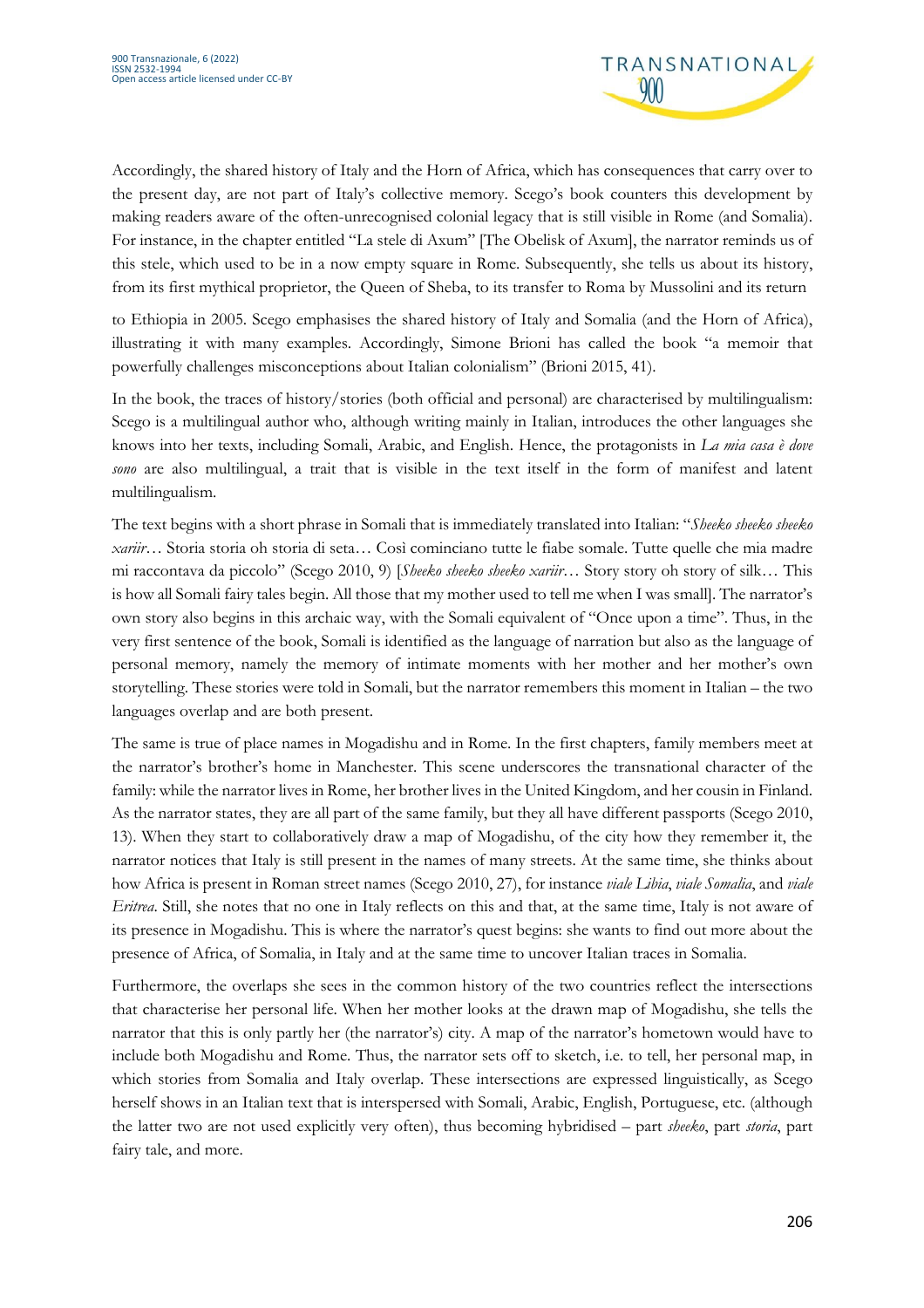

#### The narrator calls herself a "crocevia" (Scego

2010, 31), a crossroads. This can be interpreted as a meeting point, where Somalia and Italy come together, but it can also be read as a point where one can choose a new direction, where one can come to a halt and reflect before setting out again. Scego's text is intended as just such a space of reflection, a starting point for rewriting a common Italian-Somalian history in order to arrive at a more inclusive collective memory of Italian colonialism in Africa. This is likely to have an effect on Italy's (and Europe's) present and future, as it implies a new definition of its role and responsibility with regard to its Black citizens and to contemporary migration movements.

#### **Conclusion**

In the three texts analysed here, Katja Petrowskaja, Tomer Gardi and Igiaba Scego use literary multilingualism to develop innovative ways of telling postmemory narratives. They do so for different reasons and by applying different approaches that, while diverse, can be subsumed under the category of multilingual poetics. In so doing, the three authors succeed in offering different perspectives on official memory discourse: Katja Petrowskaja appropriates German, the language of the perpetrators, to tell the story of her Jewish family members who were chased and killed by the Nazis. Tomer Gardi, on the other hand, uses an incorrect version of German that is full of wordplay to make visible the traces that history has left in the language. At the same time, he observes the continuities of this history, the exclusiveness of which continues to be felt by immigrants today. Igiaba Scego, in a multilingual personal and collective autobiography, attempts to retell an Italian-Somali common history in order to arrive at a history that includes lives like hers so that she no longer feels like an "equilibrista" (Scego 2010, 31), a tightrope artist, and can instead properly *belong* to the places to which she feels attached.

Postmemory narratives such as those presented here attempt to rewrite collective memory. Most importantly, through their innovative multilingual poetics, we gain a much more comprehensive understanding of traumatic events in the past and the present. Finally, they succeed in connecting the past with the present, revealing the links between our history and the challenges of contemporary society.

### **Bibliography**

Anokhina, Olga, Till Dembeck, and Dirk Weissmann, eds. *Mapping Multilingualism in 19th Century European Literatures. Le plurilinguisme dans les littératures européennes du XIXe siècle*. Berlin: LIT-Verlag, 2019.

Blum-Barth, Natalia. *Poietik der Mehrsprachigkeit. Theorie und Techniken des mehrsprachigen Schreibens*. Heidelberg: Winter, 2021.

Brioni, Simone. *The Somali Within. Language, Race and Belonging in 'Minor' Italian Literature*. Abingdon: Routledge, 2015.

Bürger-Koftis, Michaela, Ramona Pellegrino, and Sandra Vlasta, eds. *wokommstduher? Inter-, Multi- und Transkulturalität im österreichischen Kontext*. Vienna: Praesens, 2018.

Bürger-Koftis, Michaela, Hannes Schweiger, and Sandra Vlasta, eds. *Polyphonie. – Mehrsprachigkeit und literarische Kreativität*. Vienna: Praesens, 2010.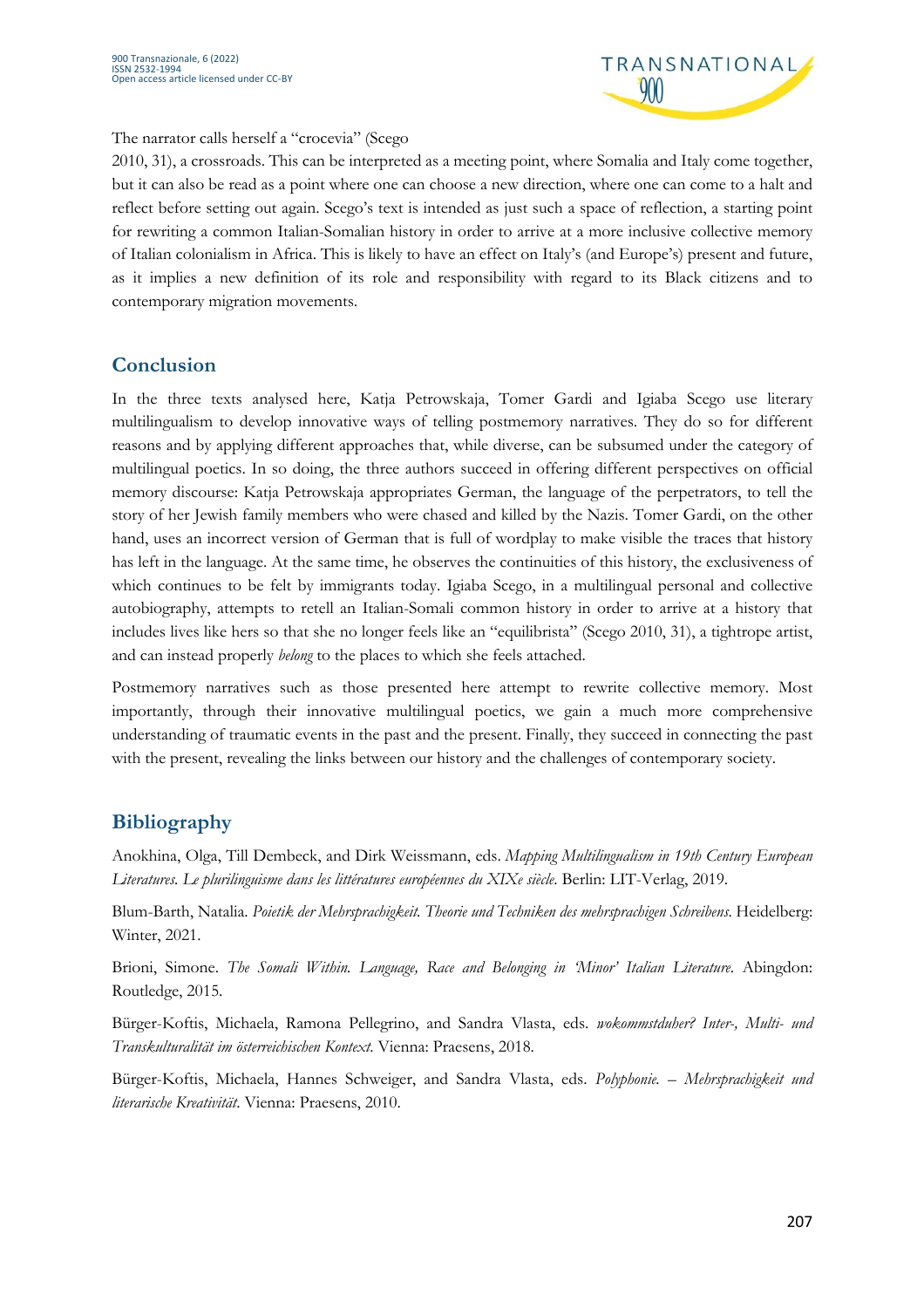

Byrnes, Deirdre. "'Ich hatte das Glück, mich

in der Kluft der Sprachen […] zu bewegen': Formen und Funktionen der literarischen Mehrsprachigkeit in Katja Petrowskajas *Vielleicht Esther*". In *Literarische (Mehr)Sprachreflexionen*, edited by Barbara Siller and Sandra Vlasta. Vienna: Praesens, 2020, 324-345.

Dembeck, Till, and Rolf Parr, eds. *Literatur und Mehrsprachigkeit. Ein Handbuch*, Tübingen: Narr Francke Attempto, 2017.

Deleuze, Gilles, and Félix Guattari. *Kafka. Pour une littérature mineure*. Paris: Les Éditions de Minuit, 1975.

Feigel, Lara. "May Esther by Katja Petrowskaja review – a family story of 20<sup>th</sup> century Europe". *The Guardian*, February 1, 2018, accessed September 24, 2021. https://www.theguardian.com/books/2018/feb/01/maybe-esther-katja-petrowskaja-review.

Fleig, Anne. "Berliner Polyphonie? Tomer Gardis Roman *broken german* im Dialog mit Döblins *Berlin Alexanderplatz*". In *Literarische (Mehr)Sprachreflexionen*, edited by Barbara Siller and Sandra Vlasta. Vienna: Praesens, 2020, 222-242.

Gardi, Tomer. *broken german*. Graz: Droschl, 2016.

Grutman, Rainier. *Des langues qui résonnent. L'hétérolinguisme au XIXe siècle québécois*. Montréal: Fides-CÉTUQ, 1997.

Hassan, Waïl S. "Agency and Translational Literature: Ahdaf Soueif's 'The Map of Love'". *PMLA* 121.3 (2006): 753-768.

Hassan, Waïl S. "Translational Literature and the Pleasures of Exile". *PMLA* 131.5 (2016): 1435-1443.

Helmich, Werner. *Ästhetik der Mehrsprachigkeit*. Heidelberg: Winter, 2016.

Hirsch, Marianne. "The Generation of Postmemory". *Poetics Today* 29.1 (spring 2008): 103-128.

Hirsch, Marianne. *The Generation of Postmemory: Writing and Visual Culture After the Holocaust*. New York: Columbia University Press, 2012.

Ivanovic, Christine, and Barbara Seidl. "What is Translational Literature and How to Classify it? Crowdsourcing as a Starting Point for Corpus Building and Type Distinction in Comparative Literature". In *Proceedings of the Fourth International Conference on Technological Ecosystems for enhancing Multiculturality TEEM 2016*. New York: ACM Digital Library 2016, 957–963.

Kastberger, Klaus. "Wir schaffen das!". *Zeit* online (19.8.2016), accessed September 24, 2021. https://www.zeit.de/kultur/literatur/2016-08/literatur-migration-tomer-gardi-broken-german

Kellman, Steven G. *The Translingual Imagination*. Lincoln: University of Nebraska Press, 2000.

Kellman, Steven G., and Natasha Lvovich, eds. *The Routledge Handbook of Translingual Literature*. New York: Routledge, 2022.

Krautstengel, Julia, and Eva Schneider. "Ich habe einfach auf meinen Rhythmus gehört." *tell. Magazin für Literatur und Zeitgenossenschaft* (8.12.2016), accessed September 24, 2021. https://tell-review.de/ich-habeeinfach-auf-meinen-rhythmus-gehoert/

Lahiri, Jhumpa. "In Praise of Echo", *W.G. Sebald Lecture* 2021 (unpublished).